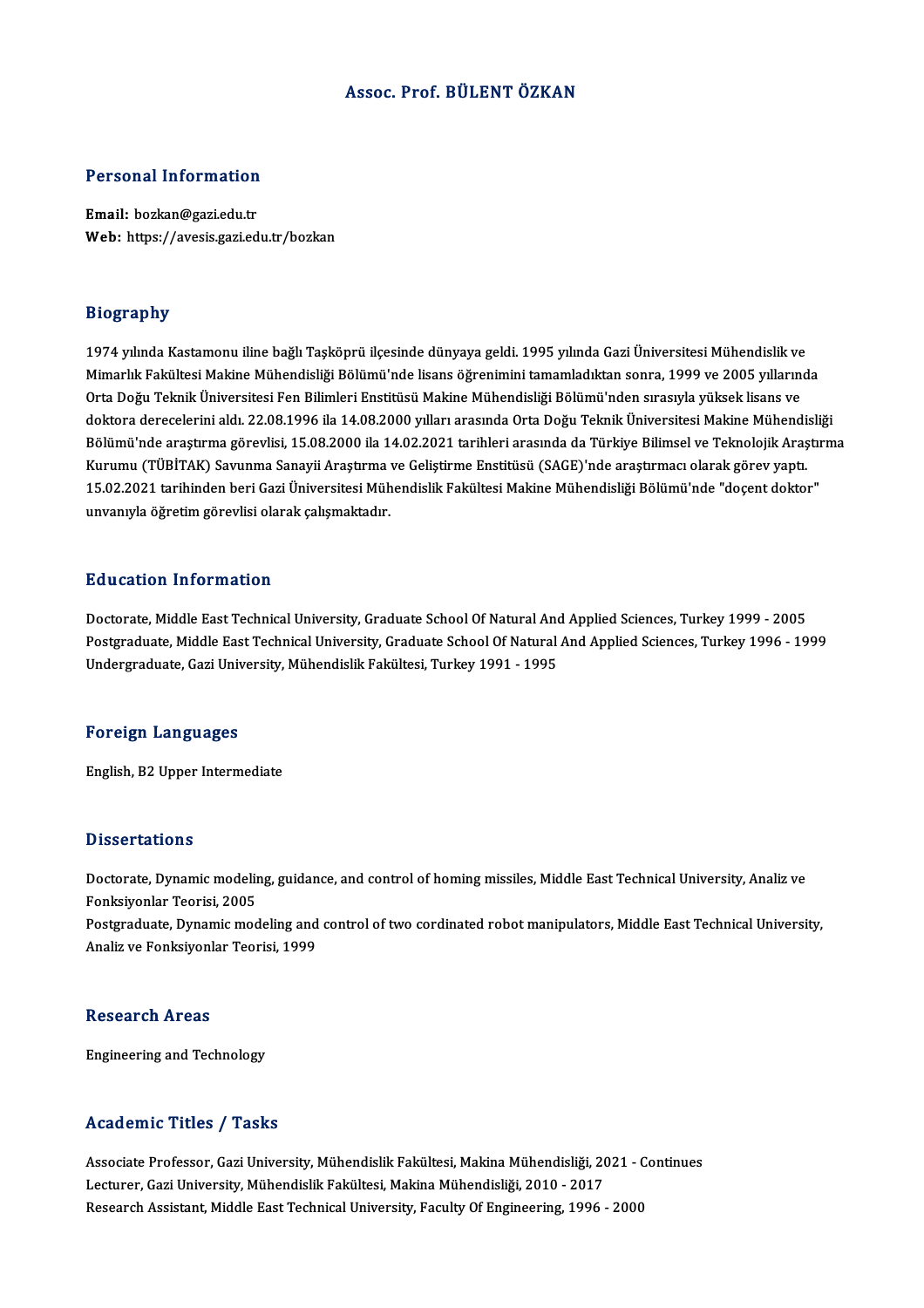#### Courses

Control Systems, Undergraduate, 2020 - 2021 Applied Mathematics for Mechanical Engineers, Undergraduate, 2020 - 2021 Mühendislikte Programlamaya Giriş, Undergraduate, 2020 - 2021

### Advising Theses

Advising Theses<br>Salamci M. U. , Özkan B., Yüksek Hızlı Kamera Yönlendirme Sistemleri için Kontrolcü Tasarımı ve Uygulaması, Doctorate,<br>B.Fran(Student), Continues Salamci M. U. , Özkan B., Yük<br>B.Eren(Student), Continues<br>ADLLM A., ÖZKAN B., Dyma Salamci M. U. , Özkan B., Yüksek Hızlı Kamera Yönlendirme Sistemleri için Kontrolcü Tasarımı ve Uygulaması, Doc<br>B.Eren(Student), Continues<br>ADLI M. A. , ÖZKAN B., Dynamıc Modelling And Control Of Three-Degrees-Of-Freedom Pa

B.Eren(Student), Continues<br>ADLI M. A. , ÖZKAN B., Dynamıc Modelling And C<br>Platform, Postgraduate, R.UĞUR(Student), 2019<br>SALAMCLM, U., ÖZKAN B., Pir fırlatma arasında ADLI M. A. , ÖZKAN B., Dynamıc Modelling And Control Of Three-Degrees-Of-Freedom Parallel Axis Stabilization<br>Platform, Postgraduate, R.UĞUR(Student), 2019<br>SALAMCİ M. U. , ÖZKAN B., Bir fırlatma aracında itki etkisini azalt

Platform, Postgraduate, R.UĞUR(Student),<br>SALAMCİ M. U. , ÖZKAN B., Bir fırlatma ara<br>Postgraduate, H.KAMİŞLİ(Student), 2015<br>SALAMÇİ M. U., ÖZKAN B., Bohust targua SALAMCİ M. U. , ÖZKAN B., Bir fırlatma aracında itki etkisini azaltıcı yönde denetim sistemlerinin tasarlanması,<br>Postgraduate, H.KAMİŞLİ(Student), 2015<br>SALAMCİ M. U. , ÖZKAN B., Robust torque control of a hydraulıcally&#61

Postgraduate, H.KAMİŞLİ<br>SALAMCİ M. U. , ÖZKAN I<br>M.UĞUR(Student), 2010<br>Kadıoğlu E. S. , Özkan B. 1 SALAMCİ M. U. , ÖZKAN B., Robust torque control of a hydraulıcallyactuated loadıng system, Postgraduate,<br>M.UĞUR(Student), 2010<br>Kadıoğlu F. S. , Özkan B., Design and analysis of a linear shape memory alloy actuator,

M.UĞUR(Student), 2010<br>Kadıoğlu F. S. , Özkan B., Design and analysis of a linear shape memory alloy actuator, Doctorate, B.SÖYLEMEZ(Student),<br>2009

### Articles Published in Journals That Entered SCI, SSCI and AHCI Indexes

rticles Published in Journals That Entered SCI, SSCI and AHCI Indexes<br>I. Guidance and control of a planar robot manipulator used in an assembly line Gress Part<br>Guidanc<br>Ozkan B.<br>TPANSA6

Guidance and control of a planar robot manipulator used in an assembly line<br>Ozkan B.<br>TRANSACTIONS OF THE INSTITUTE OF MEASUREMENT AND CONTROL, vol.40, no.2, pp.389-399, 2018 (Journal<br>Indexed in SCD. Ozkan B.<br>TRANSACTIONS<br>Indexed in SCI)<br>Porformanse TRANSACTIONS OF THE INSTITUTE OF MEASUREMENT AND CONTROL, vol.40, no.2, pp.389-399, 2018 (Journal Indexed in SCI)<br>II. Performance comparison of the notable acceleration- and angle-based guidance laws for a short-<br>FAREO SIT

Indexed in SCI)<br>Performance comparison of<br>range air-to-surface missile<br>Orkan B. ÖZCÖPEN M.K. Mahn Performance comparison of the notable a<br>range air-to-surface missile<br>Ozkan B., ÖZGÖREN M. K. , Mahmutyazicioglu G.<br>TURKISH JOURNAL OF ELECTRICAL ENCINEER

range air-to-surface missile<br>Ozkan B., ÖZGÖREN M. K. , Mahmutyazicioglu G.<br>TURKISH JOURNAL OF ELECTRICAL ENGINEERING AND COMPUTER SCIENCES, vol.25, no.5, pp.3591-3606, 2017<br>(Journal Indoved in SCL) Ozkan B., ÖZGÖREN M. K.<br>TURKISH JOURNAL OF EI<br>(Journal Indexed in SCI)<br>Implementation of the TURKISH JOURNAL OF ELECTRICAL ENGINEERING AND COMPUTER SCIENCES, vol.25, no.5, pp.3591-<br>(Journal Indexed in SCI)<br>III. Implementation of the sliding mode control method with a varying sliding surface on an<br>alastromasherical

(Journal Indexed in SCI)<br>III. Implementation of the sliding mode control method with a varying sliding surface on an<br>electromechanical fin actuation system<br>Ozkan B. electromechanical fin actuation system electromechanical fin actuation system<br>Ozkan B.<br>JOURNAL OF THE FACULTY OF ENGINEERING AND ARCHITECTURE OF GAZI UNIVERSITY, vol.32, no.3, pp.987-998,<br>2017 (Journal Indoved in SCI)

Ozkan B.<br>JOURNAL OF THE FACULTY OF<br>2017 (Journal Indexed in SCI)<br>Presise position sentral us JOURNAL OF THE FACULTY OF ENGINEERING AND ARCHITECTU<br>2017 (Journal Indexed in SCI)<br>IV. Precise position control using shape memory alloy wires<br>Donmar B. Orkan B. KADIOČI U.E.S

2017 (Journal Indexed in SCI)<br>IV. Precise position control using shape memory alloy wires<br>Donmez B., Ozkan B., KADIOĞLU F. S. Precise position control using shape memory alloy wires<br>Donmez B., Ozkan B., KADIOĞLU F. S.<br>TURKISH JOURNAL OF ELECTRICAL ENGINEERING AND COMPUTER SCIENCES, vol.18, no.5, pp.899-912, 2010<br>(Jaunnal Indoved in SCI) Donmez B., Ozkan B., KAI<br>TURKISH JOURNAL OF EI<br>(Journal Indexed in SCI)

# Articles Published in Other Journals

I. Karadan Karaya Bir Merminin Burun Eyletim Kiti Kullanılarak Güdüm ve Denetimi ÖZKANB.,GÖKÇEH. Karadan Karaya Bir Merminin Burun Eyletim Kiti Kullanılarak Güdüm ve Denetimi<br>ÖZKAN B., GÖKÇE H.<br>European Journal of Science and Technology, vol.22, pp.282-292, 2021 (Other Refereed National Journals)<br>Sef Vänelim Haneketle

ÖZKAN B., GÖKÇE H.<br>European Journal of Science and Technology, vol.22, pp.282-292, 2021 (Other Refereed National Journals)<br>II. Saf Yönelim Hareketlerini Sağlayan Üç Serbestlik Dereceli Bir Paralel Platformun Kinematik European Journal<br>Saf Yönelim Har<br>Dinamik Analizi<br>İNAL B.U. ADLLI Saf Yönelim Hareketlerini Sağ<br>Dinamik Analizi<br>İNAL R. U. , ADLI M. A. , ÖZKAN B.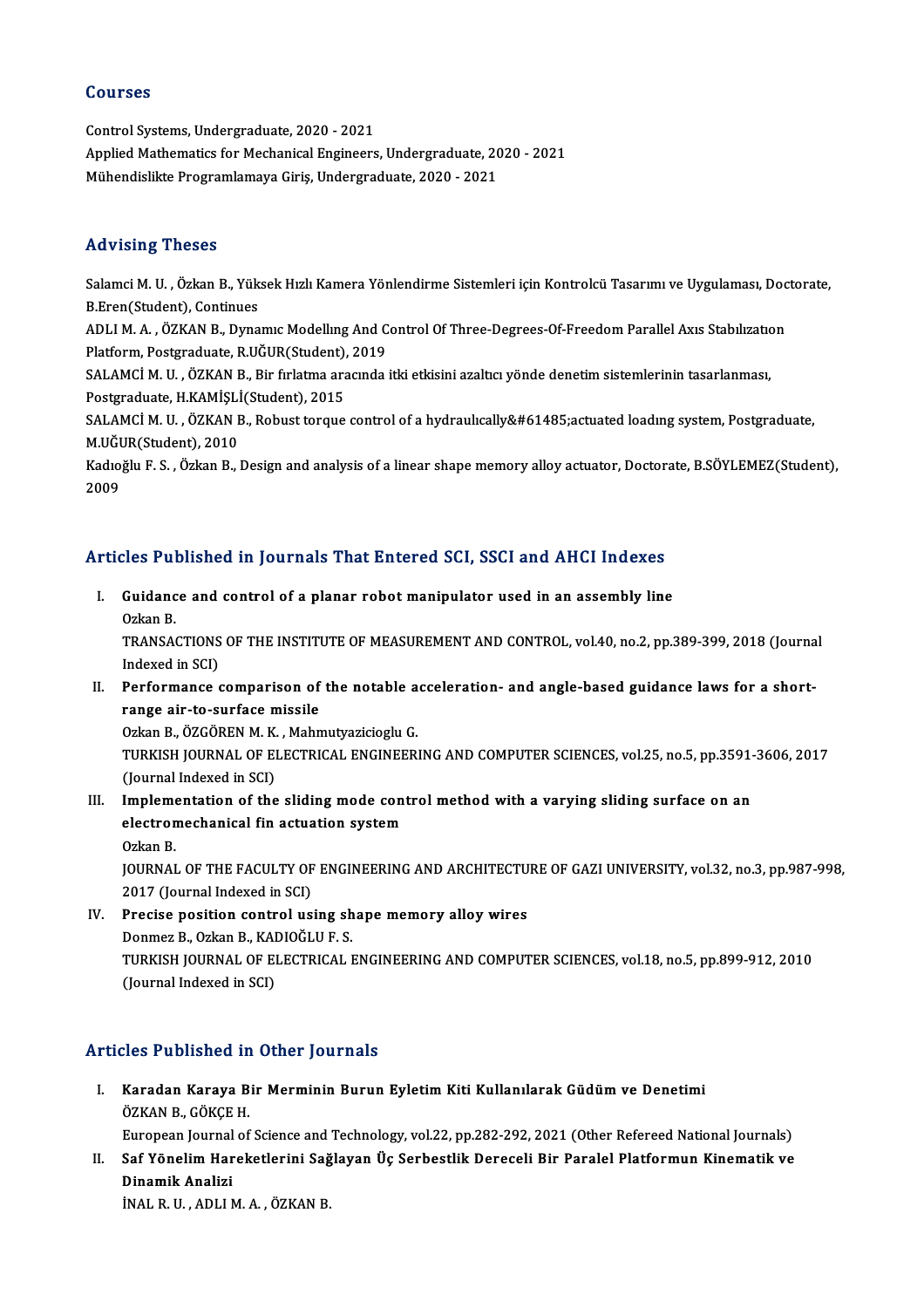Selçuk-Teknik Dergisi, vol.18, no.1, pp.14-32, 2019 (Other Refereed National Journals)<br>PRECISE CONTROL OF AN ELECTROMECHANICALLY ACTUATED LAUNCHER L

## Selçuk-Teknik Dergisi, vol.18, no.1, pp.14-32, 2019 (Other Refereed National Journals)<br>III. PRECISE CONTROL OF AN ELECTROMECHANICALLY-ACTUATED LAUNCHER UNDER PARAMETER<br>IINCERTAINTY Selçuk-Teknik De<br><mark>PRECISE CONTI</mark><br>UNCERTAINTY<br>KAMISLİ H. SAL/ PRECISE CONTROL OF AN ELECTR<br>UNCERTAINTY<br>KAMİŞLİ H., SALAMCİ M. U. , ÖZKAN B.<br>ANADOLU UNIVERSITY JOURNAL OF S

UNCERTAINTY<br>KAMİŞLİ H., SALAMCİ M. U. , ÖZKAN B.<br>ANADOLU UNIVERSITY JOURNAL OF SCIENCE AND TECHNOLOGY A - Applied Sciences and Engineering, vol.18,<br>no.4, np.799,903,2017 (Other Pefereed National Journals). KAMİŞLİ H., SALAMCİ M. U. , ÖZKAN B.<br>ANADOLU UNIVERSITY JOURNAL OF SCIENCE AND TECHNO<br>no.4, pp.788-803, 2017 (Other Refereed National Journals)<br>Donizaltıdan Kansül İsorisində Errlatılan Bir Mühimr ANADOLU UNIVERSITY JOURNAL OF SCIENCE AND TECHNOLOGY A - Applied Sciences and Engineering,<br>no.4, pp.788-803, 2017 (Other Refereed National Journals)<br>IV. Denizaltıdan Kapsül İçerisinde Fırlatılan Bir Mühimmatın DinamikDavra

# no.4, pp.788-803, 20<br><mark>Denizaltıdan Kaps</mark><br>ÖZKAN B., GÖKÇE H.<br>Cari Mühandialik Bil Denizaltıdan Kapsül İçerisinde Fırlatılan Bir Mühimmatın DinamikDavranışının İnceler<br>ÖZKAN B., GÖKÇE H.<br>Gazi Mühendislik Bilimleri Dergisi, vol.3, no.3, pp.27-40, 2017 (Other Refereed National Journals)<br>Cuidance and Contro

## ÖZKAN B., GÖKÇE H.<br>Gazi Mühendislik Bilimleri Dergisi, vol.3, no.3, pp.27-40, 2017 (Other Refereed Nat<br>V. Guidance and Control of a Quadrotor towards a Moving Land Platform<br>ÖZKAN B. Gazi Mühe<br><mark>Guidance</mark><br>ÖZKAN B.<br>*Cari M*ühe

Gazi Mühendislik Bilimleri Dergisi, vol.3, no.2, pp.1-14, 2017 (Other Refereed National Journals)

ÖZKAN B.<br>Gazi Mühendislik Bilimleri Dergisi, vol.3, no.2, pp.1-14, 2017 (Other Refereed National Journals)<br>VI. Hidrolik Eyletimli Bir Kanatçık Yükleme Cihazının Dinamik Modellemesi ve Tümlevli Geri Adımlama<br>Vöntemi Kul Gazi Mühendislik Bilimleri Dergisi,<br>Hidrolik Eyletimli Bir Kanatçık<br>Yöntemi Kullanılarak Denetimi<br>ÖZKAN B Hidrolik<br>Yöntemi<br>ÖZKAN B.<br>Deu Muhe Yöntemi Kullanılarak Denetimi<br>ÖZKAN B.<br>Deu Muhendislik Fakultesi Fen ve Muhendislik, vol.19, no.56, pp.330-345, 2017 (Other Refereed National Journals)

## ÖZKAN B.<br>Deu Muhendislik Fakultesi Fen ve Muhendislik, vol.19, no.56, pp.330-345, 2017 (Other Ref<br>VII. Modeling of dynamics, guidance, and control systems of air-to-surface missiles<br>Ozkan B., ÖZGÖREN M. K. , Mahmutyaziciog Deu Muhendislik Fakultesi Fen ve Muhendislik,<br>Modeling of dynamics, guidance, and cont<br>Ozkan B., ÖZGÖREN M. K. , Mahmutyazicioglu G.<br>JOUPNAL OF DEEENSE MODELING AND SIMUL JOURNAL OF DEFENSE MODELING AND SIMULATION-APPLICATIONS METHODOLOGY TECHNOLOGY-JDMS, vol.9, Ozkan B., ÖZGÖREN M. K. , Mahmutyazicioglu G.<br>JOURNAL OF DEFENSE MODELING AND SIMULAT<br>no.2, pp.101-112, 2012 (Journal Indexed in ESCI)<br>Bilgiaayarlı Soural Denatimli Tergâhlarda B.

VIII. Bilgisayarlı Sayısal Denetimli Tezgâhlarda Başlıca Denetim Yaklaşımları<br>TAGA Ö., ÖZKAN B. no.2, pp.101-112, 2<br><mark>Bilgisayarlı Sayıs</mark><br>TAGA Ö., ÖZKAN B.<br>Endüstri*ve* Otomas Bilgisayarlı Sayısal Denetimli Tezgâhlarda Başlıca Denetim Yaklaşımları<br>TAGA Ö., ÖZKAN B.<br>Endüstri ve Otomasyon, no.173, pp.26-30, 2011 (National Non-Refereed Journal)<br>Birlikte Calısan İki Babat Kallu Sistemlerin Denetimi

IX. Birlikte Çalışan İki Robot Kollu Sistemlerin Denetimi<br>ÖZKAN B., ÖZGÖREN M. K. Endüstri ve Otomasyon, no<br>Birlikte Çalışan İki Robe<br>ÖZKAN B., ÖZGÖREN M. K.<br>Endüstri ve Otomasyon, no Birlikte Çalışan İki Robot Kollu Sistemlerin Denetimi<br>ÖZKAN B., ÖZGÖREN M. K.<br>Endüstri ve Otomasyon, no.172, pp.28-34, 2011 (National Non-Refereed Journal)<br>Mekatronik Sistemlerde Kullenılan Baslısa Asısal Konum ölserler

## X. Mekatronik Sistemlerde Kullanılan Başlıca Açısal Konum-ölçerler<br>ÖZKAN B., BAYKARA B. Endüstri ve Otomasyon<br>Mekatronik Sistemler<br>ÖZKAN B., BAYKARA B.<br>Endüstri ve Otomasyon Mekatronik Sistemlerde Kullanılan Başlıca Açısal Konum-ölçerler<br>ÖZKAN B., BAYKARA B.<br>Endüstri ve Otomasyon, no.171, pp.22-26, 2011 (National Non-Refereed Journal)<br>Birlikte Colseen İki Dürlemeel Behet Kolun Evletimeel Tekil

## XI. Birlikte Çalışan İki Düzlemsel Robot Kolun Eyletimsel Tekil Durumları Etrafında Denetimi Endüstri ve Otomasyon, no<br>Birlikte Çalışan İki Düzl<br>ÖZKAN B., ÖZGÖREN M. K.<br>Türk Bilim Arastuma Valtî Birlikte Çalışan İki Düzlemsel Robot Kolun Eyletimsel Tekil Durumları Etrafında Denetimi<br>ÖZKAN B., ÖZGÖREN M. K.<br>Türk Bilim Araştırma Vakfı-TÜBAV Bilim Dergisi, vol.3, no.2, pp.153-166, 2010 (Refereed Journals of Other<br>Ins

ÖZKAN B., ÖZ<br>Türk Bilim Al<br>Institutions)<br>Comnariser Türk Bilim Araştırma Vakfi-TÜBAV Bilim Dergisi, vol.3, no.2, pp.153-166, 2010 (Refereed Journals of Other<br>Institutions)<br>XII. Comparison of the linear homing, parabolic homing and proportional navigation guidance methods<br>On

## Institutions)<br>Comparison of the linear homing, parabolic homing an<br>on a two-part homing missile against a surface target<br>ÖZKAN B. ÖZGÖREN M.K. MAHMUTYAZICIQÕLU.C Comparison of the linear homing, parabolic ho<br>on a two-part homing missile against a surface<br>ÖZKAN B., ÖZGÖREN M. K., MAHMUTYAZICIOĞLU G.<br>CAZI UNIVERSITY JOURNAL OF SCIENCE vol 22 no 1 on a two-part homing missile against a surface target<br>ÖZKAN B., ÖZGÖREN M. K. , MAHMUTYAZICIOĞLU G.<br>GAZI UNIVERSITY JOURNAL OF SCIENCE, vol.23, no.1, pp.81-87, 2010 (Refereed Journals of Other Institutions)<br>Haroketli Platf

## ÖZKAN B., ÖZGÖREN M. K. , MAHMUTYAZICIOĞLU G.<br>GAZI UNIVERSITY JOURNAL OF SCIENCE, vol.23, no.1, pp.81-87, 2010 (Refereed Journals of Other Institutions)<br>XIII. Hareketli Platformlar Üzerinde Konumlandırılan Kaldırma Sis GAZI UNIVERSITY JOURNAL OF SCI<br>Hareketli Platformlar Üzerinde<br>ve Kapalı Devre Güç Sistemleri<br>ÖZKAN P Hareketli<br>ve Kapalı<br>ÖZKAN B.<br>Endüstri v ve Kapalı Devre Güç Sistemleri<br>ÖZKAN B.<br>Endüstri ve Otomasyon, no.153, pp.28-33, 2009 (National Non-Refereed Journal)<br>Mekatronik Sistemlerde Uygulanan Belli Baslı Kontrel Vöntemleri

## ÖZKAN B.<br>Endüstri ve Otomasyon, no.153, pp.28-33, 2009 (National Non-Refereed Jo<br>XIV. Mekatronik Sistemlerde Uygulanan Belli Başlı Kontrol Yöntemleri<br>ÖZKAN B. Endüstri v<br><mark>Mekatror</mark><br>ÖZKAN B.<br>Türk Bilim

Mekatronik Sistemlerde Uygulanan Belli Başlı Kontrol Yöntemleri<br>ÖZKAN B.<br>Türk Bilim Araştırma Vakfı-TÜBAV Bilim Dergisi, vol.2, no.3, pp.302-316, 2009 (Refereed Journals of Other<br>Institutions) ÖZKAN B.<br>Türk Bilim Al<br>Institutions)<br>Mekatronik Türk Bilim Araştırma Vakfı-TÜBAV Bilim Dergisi, vol.2, no.3, pp.302-316, 2009 (Refereed Journals of Other Institutions)<br>XV. Mekatronik Sistemlerde Kullanılan Elektromekanik, Hidrolik ve Pnömatik Tahrik Sistemlerinin<br>Kanala

# Institutions)<br>Mekatronik Siste<br>Karşılaştırılması<br>Ö7KAN P Mekatro<mark>r</mark><br>Karşılaşt<br>ÖZKAN B.<br>Endüstri v

ÖZKAN B.<br>Endüstri ve Otomasyon, no.145, pp.26-31, 2009 (National Non-Refereed Journal)

ÖZKAN B.<br>Endüstri ve Otomasyon, no.145, pp.26-31, 2009 (National Non-Refereed Journ<br>XVI. Silindirik Parçaları Kartuşa Yerleştiren Tezgâhın Tasarımı ve Üretimi Endüstri ve Otomasyon, no.145, pp.26-3<br>Silindirik Parçaları Kartuşa Yerleşt<br>IŞIKTAŞ F., GEMALMAYAN N., ÖZKAN B.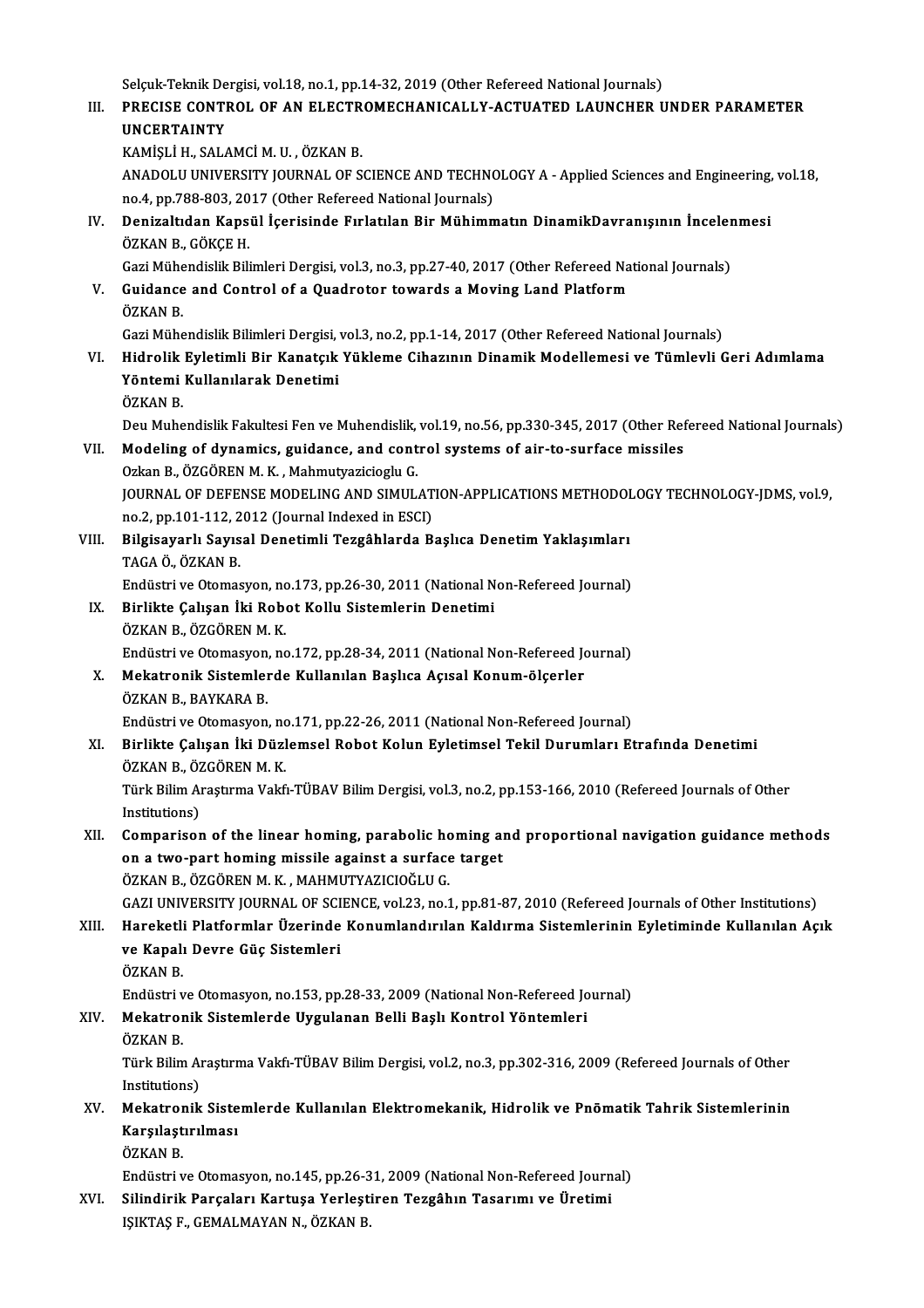### Books&Book Chapters

Ooks & Book Chapters<br>I. Guidance and Control of Homing Missiles<br>ÖZKAN B EU & BUC<br>Guidance<br>ÖZKAN B. ÖZKAN B.<br>LAP LAMBERT Academic Publishing, 2011

### Refereed Congress / Symposium Publications in Proceedings

efereed Congress / Symposium Publications in Proceedings<br>I. Kinematic analysis of imaging seekers with roll-over-nod gimbal and a folded electro-optical layout<br>KANDEMIR K.D. XAZICIOČLIJ V. ÖZKAN B Kinematic analysis of imaging seekers<br>KANDEMİR K. D. , YAZICIOĞLU Y., ÖZKAN B.<br>Electre Onticel and Infrancd Systems: Techn Kinematic analysis of imaging seekers with roll-over-nod gimbal and a folded electro-optical l<br>KANDEMİR K. D. , YAZICIOĞLU Y., ÖZKAN B.<br>Electro-Optical and Infrared Systems: Technology and Applications XVI, Strasbourg, Fra KANDEMİR K. D. , YAZICIOĞLU Y., ÖZKAN B.<br>Electro-Optical and Infrared Systems: Technology and Applications XVI, Strasbourg, France, France, 9 - 12<br>September 2019 Electro-Optical and Infrared Systems: Technology and Applications XVI, Strasbourg, France, France, 9 -<br>September 2019<br>II. Açı Komutu Esaslı Oransal Seyrüsefer Güdüm Kuralının Başarım Özelliklerinin İncelenmesi<br>ÖZKAN B Septembe<br>**Açı Komu**<br>ÖZKAN B.<br>TO<sup>V2010</sup> Açı Komutu Esaslı Oransal Seyrüsefer Güdüm Kuralının Başarım Özelliklerinin İncelenn<br>ÖZKAN B.<br>TOK2019-Otomatik Kontrol Ulusal Toplantısı, Muğla, Turkey, 11 - 14 September 2019, pp.404-409<br>Üe Serbestlik Dereseli Küresel Bir ÖZKAN B.<br>TOK2019-Otomatik Kontrol Ulusal Toplantısı, Muğla, Turkey, 11 - 14 Septeml<br>III. Üç Serbestlik Dereceli Küresel Bir Paralel Manipülatörün Kontrolü<br>İNALB IL ADLLM A. ÖZKAN B TOK2019-Otomatik Kontrol Ulusa<br>Üç Serbestlik Dereceli Kürese<br>İNAL R. U. , ADLI M. A. , ÖZKAN B.<br>TOK2019 Otomatik Kontrol Ulusa Üç Serbestlik Dereceli Küresel Bir Paralel Manipülatörün Kontrolü<br>İNAL R. U. , ADLI M. A. , ÖZKAN B.<br>TOK2019-Otomatik Kontrol Ulusal Toplantısı, Muğla, Turkey, 11 - 14 September 2019, pp.209-214<br>Otonilet Bant Conisliğinin İNAL R. U. , ADLI M. A. , ÖZKAN B.<br>TOK2019-Otomatik Kontrol Ulusal Toplantısı, Muğla, Turkey, 11 - 14 September 2019, pp.209-214<br>IV. Otopilot Bant Genişliğinin Güdüm ve Denetim Sistemi Başarımına Etkisinin İncelenmesi<br> TOK2019-<br>Otopilot<br>ÖZKAN B.<br>TOK2019 Otopilot Bant Genişliğinin Güdüm ve Denetim Sistemi Başarımına Etkisinin İncelenmesi<br>ÖZKAN B.<br>TOK2019-Otomatik Kontrol Ulusal Toplantısı, Muğla, Turkey, 11 - 14 September 2019, pp.410-415<br>Tek ve İki Döngülü Denetim Sisteml ÖZKAN B.<br>TOK2019-Otomatik Kontrol Ulusal Toplantısı, Muğla, Turkey, 11 - 14 September 2019, pp.410-415<br>V. Tek ve İki Döngülü Denetim Sistemlerinin Dönel Bir Tabla Bütünü Üzerindeki Başarımlarının<br>Karallatırılması TOK2019-Otomatik Kontrol Ulusal Toplantısı, Muğla, Turkey, 11 - 14 September 2019, pp.410-415<br>Tek ve İki Döngülü Denetim Sistemlerinin Dönel Bir Tabla Bütünü Üzerindeki Başarıml<br>Karşılaştırılması<br>ÖZKAN B. Tek ve İk<br>Karşılaşt<br>ÖZKAN B. Karşılaştırılması<br>ÖZKAN B.<br>19. Ulusal Makina Teorisi Sempozyumu, Hatay, Turkey, 4 - 06 September 2019, pp.11-18<br>Pēnü Kararlı Marmilarin Dinamik Madallamasi VI. Dönü Kararlı Mermilerin Dinamik Modellemesi<br>ÖZKAN B. 19. Ulusal<br>**Dönü Ka**ı<br>ÖZKAN B.<br>19. Ulusal 19. Ulusal Makina Teorisi Sempozyumu, Hatay, Turkey, 4 - 06 September 2019, pp.1-10 ÖZKAN B.<br>19. Ulusal Makina Teorisi Sempozyumu, Hatay, Turkey, 4 - 06 September 2019, pp.1-10<br>2011. Radiometry-based Range Prediction for Mid- and Long-Wave Infrared Imaging System<br>2012. 19. Ulusal Makina Teorisi Sempozyumu, Hatay, Turkey, 4 - 06 September 2019, pp.1-10<br>Radiometry-based Range Prediction for Mid- and Long-Wave Infrared Imaging Syste<br>TURGUT B. B. , GÖKTUĞ GENCEHAN A., ÖZDEMİR O., AKARCA B., TURGUT B. B. , GÖKTUĞ GENCEHAN A., ÖZDEMİR O., AKARCA B., KARADAĞ A., ÖZKAN B., BEK A.<br>20. Ulusal Optik, Elektrooptik ve Fotonik Calıştayı, Ankara, Turkey, 14 September 2018 TURGUT B. B. , GÖKTUĞ GENCEHAN A., ÖZDEMİR O., AKARCA B., KARADAĞ A., ÖZKAN B., BEK A.<br>20. Ulusal Optik, Elektrooptik ve Fotonik Çalıştayı, Ankara, Turkey, 14 September 2018<br>VIII. Yerden Gelen Tehditlerden Kaçmak Amacı

## 20. Ulusal Optik, Elektrooptik<br>Yerden Gelen Tehditlerder<br>Manevraların İncelenmesi<br>Ö7KAN B Yerden G<br>Manevral<br>ÖZKAN B.<br>TOK2019 Manevraların İncelenmesi<br>ÖZKAN B.<br>TOK2018-Otomatik Kontrol Ulusal Toplantısı, Kayseri, Turkey, 12 - 14 September 2018, pp.64-68

ÖZKAN B.<br>IX. Sliding Mode Control of an Electromechanically-Actuated Launcher by Diminishing the Thrust Effect<br>KAMISLI H. ÖZKAN B. SALAMCİ M. H TOK2018-Otomatik Kontrol Ulusal Top<br>Sliding Mode Control of an Electr<br>KAMİŞLİ H., ÖZKAN B., SALAMCİ M. U.<br>2017 International Conference en Me Sliding Mode Control of an Electromechanically-Actuated Launcher by Diminishing the Thrust Ef<br>KAMİŞLİ H., ÖZKAN B., SALAMCİ M. U.<br>2017 International Conference on Mechanical, System and Control Engineering (ICMSC 2017), St KAMİŞLİ H., ÖZKAN B., SALAM<br>2017 International Conferenc<br>Russia, 19 - 21 October 2017<br>Kandan Platformu isin Kay

2017 International Conference on Mechanical, System and Control Engineering (ICM:<br>Russia, 19 - 21 October 2017<br>X. Kardan Platformu için Kayan Kipli Kontrol Sistemi Tasarımı ve Uygulaması<br>KORKMAZ M.T. KANDEMİR K.D. ÖZKAN R Russia, 19 - 21 October 2017<br>X. Kardan Platformu için Kayan Kipli Kontrol Sistemi Tasarımı ve Uygulaması<br>KORKMAZM. T. , KANDEMİR K. D. , ÖZKAN B.

- Kardan Platformu için Kayan Kipli Kontrol Sistemi Tasarımı ve Uygulaması<br>KORKMAZ M. T. , KANDEMİR K. D. , ÖZKAN B.<br>TOK2017-Otomatik Kontrol Ulusal Toplantısı, İstanbul, Turkey, 21 23 September 2017, pp.454-459<br>Conel Maka KORKMAZ M. T. , KANDEMİR K. D. , ÖZKAN B.<br>TOK2017-Otomatik Kontrol Ulusal Toplantısı, İstanbul, Turkey, 21 - 23 September 2017, pp.454-459<br>XI. Genel Maksatlı Bir Hava Platformunda Tehdit Tespitinde Kullanılan Anten Yönlend
- TOK2017-Otomatik Kontrol Ulusal Toplantısı, İstanbul, Turkey, 21 23<br>Genel Maksatlı Bir Hava Platformunda Tehdit Tespitinde Kulla<br>Mekanizmasının Kinematik Başarım Özelliklerinin İncelenmesi<br>ÖZKAN B XI. Genel Maksatlı Bir Hava Platformunda Tehdit Tespitinde Kullanılan Anten Yönlendirme<br>Mekanizmasının Kinematik Başarım Özelliklerinin İncelenmesi<br>ÖZKAN B.

18. Ulusal Makina Teorisi Sempozyumu, Trabzon, Turkey, 5 - 07 July 2017, pp.262-270

XII. Parametre Belirsizliği Altında Elektromekanik Eyletimli Bir Fırlatma Aracının Hassas Denetimi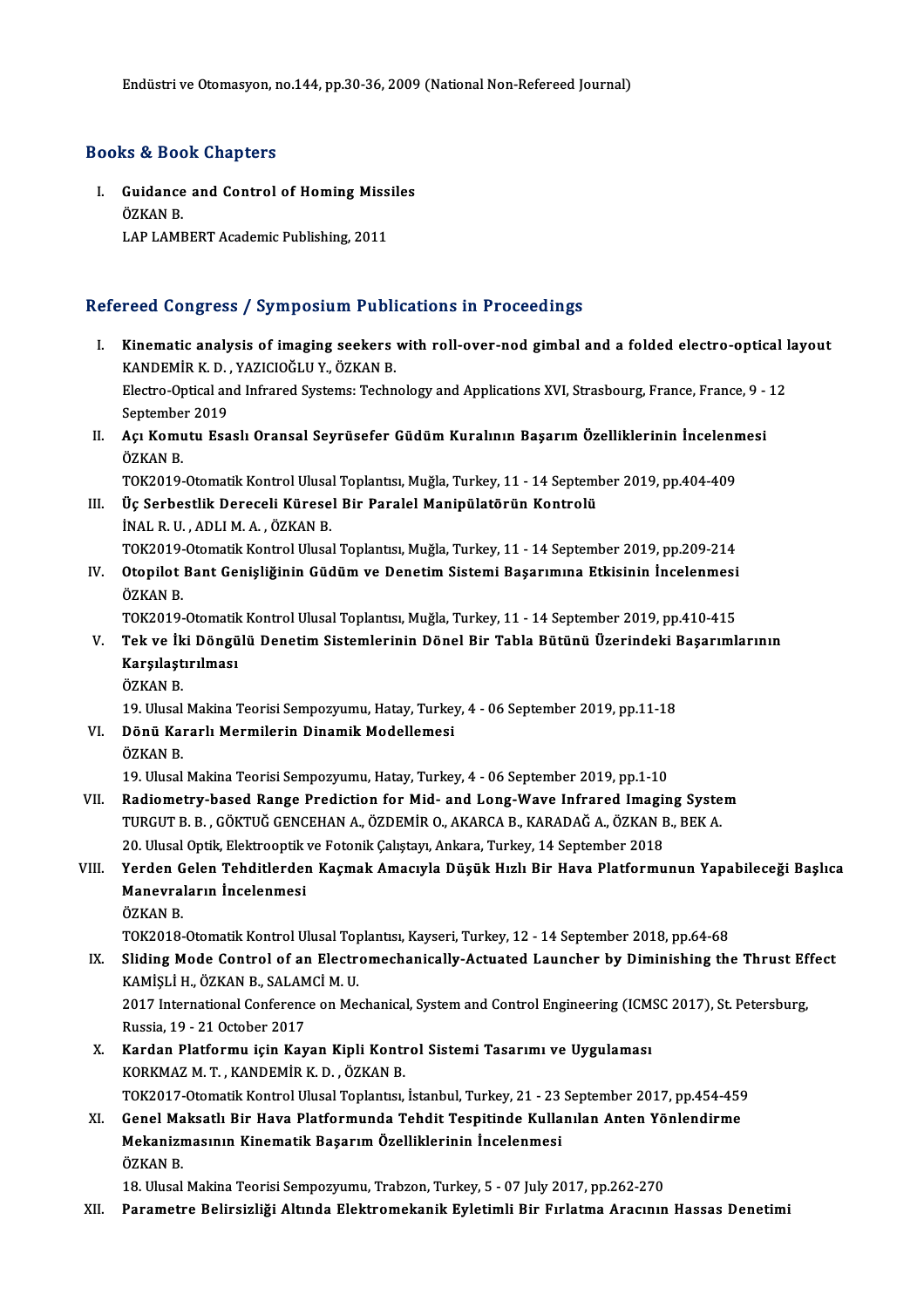KAMİŞLİH.,SALAMCİM.U. ,ÖZKANB.

# KAMİŞLİ H., SALAMCİ M. U. , ÖZKAN B.<br>TOK2016-Otomatik Kontrol Ulusal Toplantısı, Eskişehir, Turkey, 29 September - 01 October 2016, pp.779-784<br>Investigation ef the usefulness of the linear boming guidanse low for the motio

KAMİŞLİ H., SALAMCİ M. U. , ÖZKAN B.<br>TOK2016-Otomatik Kontrol Ulusal Toplantısı, Eskişehir, Turkey, 29 September - 01 October 2016, pp.779-<br>XIII. Investigation of the usefulness of the linear homing guidance law for the mo TOK2016-Otomatik Kont<br>Investigation of the u<br>mechatronic systems<br>ÖZKAN P Investigation of the usefulness of the linear homing guidance law for the motion planning of mechatronic systems<br>ÖZKAN B.

mechatronic systems<br>ÖZKAN B.<br>2016 17th International Carpathian Control Conference (ICCC), High Tatras, Slovakia, Slovakia, 29 May - 01 June ÖZKAN B.<br>2016 17th Interna<br>2016, pp.539-544<br>Dunamis Medelii 2016 17th International Carpathian Control Conference (ICCC), High Tatr<br>2016, pp.539-544<br>XIV. Dynamic Modeling of an Electromechanically-Actuated Launcher<br>Kamieli H. SALAMCI M. H. Orkan B

2016, pp.539-544<br>Dynamic Modeling of an Electro<br>Kamisli H., SALAMCİ M. U. , Ozkan B.<br>17th IEEE International Carnathian ( Dynamic Modeling of an Electromechanically-Actuated Launcher<br>Kamisli H., SALAMCİ M. U. , Ozkan B.<br>17th IEEE International Carpathian Control Conference (ICCC), Tatranska Lomnica, Slovakia, 29 May - 01 June<br>2016.np.202.207 Kamisli H., SALAM<br>17th IEEE Internat<br>2016, pp.303-307<br>Design of a Gass

17th IEEE International Carpathian Control Conference (ICCC), Tatranska Lomnica, Slovakia, 29 May - 01 June<br>2016, pp.303-307<br>XV. Design of a Cascaded Control System for an Electromechanically-Actuated Launcher to Reduce th 2016, pp.303-307<br>XV. Design of a Cascaded Control System for an Electromechanically-Actuated Launcher to Reduce the<br>Thrust Effect Design of a Cascaded Control S<br>Thrust Effect<br>Kamisli H., Ozkan B., SALAMCİ M. U.<br>17th IEEE International Carnethian

17th IEEE International Carpathian Control Conference (ICCC), Tatranska Lomnica, Slovakia, 29 May - 01 June<br>2016, pp.308-313 Kamisli H., Ozkan B<br>17th IEEE Internat<br>2016, pp.308-313<br>Kontrol Tobrik S 17th IEEE International Carpathian Control Conference (ICCC), Tatranska Lomnica, Slovakia, 29 May - 01 June<br>2016, pp.308-313<br>XVI. Kontrol Tahrik Sistemlerinde Kullanılan Ters Krank-Biyel ve Dişli Çark Mekanizmalarının

- 2016, pp.308-313<br>Kontrol Tahrik Sistemlerinde k<br>Özelliklerinin Karşılaştırılması<br>CELİKT ÖZKAN B Kontrol Tahrik Si<br>Özelliklerinin Kar<br>ÇELİK T., ÖZKAN B.<br>TOK2015 Otamatik Özelliklerinin Karşılaştırılması<br>ÇELİK T., ÖZKAN B.<br>TOK2015-Otomatik Kontrol Ulusal Toplantısı, Turkey, 10 - 12 September 2015, pp.212-217<br>Doğrusal Hodef Takihi Güdüm Kuralının Mekatronik Sistemlerin Hareket Planlam
	-

ÇELİK T., ÖZKAN B.<br>TOK2015-Otomatik Kontrol Ulusal Toplantısı, Turkey, 10 - 12 September 2015, pp.212-217<br>XVII. Doğrusal Hedef Takibi Güdüm Kuralının Mekatronik Sistemlerin Hareket Planlamasında<br>Kullanılabilirliğinin İncel TOK2015-Otomatik Kontrol Ulusal T<br>Doğrusal Hedef Takibi Güdüm K<br>Kullanılabilirliğinin İncelenmesi<br>ÖZKAN P Doğrusal<br>Kullanıla<br>ÖZKAN B.<br>TOK2015 Kullanılabilirliğinin İncelenmesi<br>ÖZKAN B.<br>TOK2015-Otomatik Kontrol Ulusal Toplantısı, Denizli, Turkey, 10 - 12 September 2015, pp.1043-1048

ÖZKAN B.<br>TOK2015-Otomatik Kontrol Ulusal Toplantısı, Denizli, Turkey, 10 - 12 September 2015, pp.1043-1048<br>XVIII. Elektromekanik Eyletimli Bir Fırlatma Sisteminin İtki Etkisini En Aza İndirgeyecek Şekilde Denetimi<br>XAMİ KAMİŞLİ H., SALAMCİ M. U. , ÖZKAN B.<br>TOK2015-Otomatik Kontrol Ulusal Toplantısı, Denizli, Turkey, 10 - 12 September 2015, pp.1080-1085 Elektromekanik Eyletimli Bir Fırlatma Sisteminin İtki Etkisini En Aza İndirgeyecek Şekilde<br>KAMİŞLİ H., SALAMCİ M. U. , ÖZKAN B.<br>TOK2015-Otomatik Kontrol Ulusal Toplantısı, Denizli, Turkey, 10 - 12 September 2015, pp.1080-1

## KAMİŞLİ H., SALAMCİ M. U. , ÖZKAN B.<br>TOK2015-Otomatik Kontrol Ulusal Toplantısı, Denizli, Turkey, 10 - 12 September 2015, pp.1080-1085<br>XIX. Kanatçıklı Dönü Kararlı Mühimmatların Dinamik Modellenmesi ve Denetim Yaklaşım TOK2015-Oto<br>Kanatçıklı D<br>İncelenmesi<br>EROČLUM T Kanatçıklı Dönü Kararlı Mühimm:<br>İncelenmesi<br>EROĞLU M., TOMBUL G. S. , ÖZKAN B.<br>Uluelararesı Katılmlı 17 Ulusel Mekin İncelenmesi<br>EROĞLU M., TOMBUL G. S. , ÖZKAN B.<br>Uluslararası Katılımlı 17. Ulusal Makina Teorisi Sempozyumu, İzmir, Turkey, 14 - 17 June 2015

- EROĞLU M., TOMBUL G. S. , ÖZKAN B.<br>Uluslararası Katılımlı 17. Ulusal Makina Teorisi Sempozyumu, İzmir, Turkey, 14 17 June 2015<br>XX. Görüntüleme Sistemlerinde Kullanılan Çeşitli Kardanlı Yönlendirme Mekanizmalarının Ba Uluslararası Katılımlı 17. Ulusal Ma<br>Görüntüleme Sistemlerinde Ku<br>Özelliklerinin Karşılaştırılması<br>Pininci B.F. ÖZKAN B Görüntüleme Sistemle<br>Özelliklerinin Karşılaş<br>BİRİNCİ B.E. , ÖZKAN B.<br>Uluelararası Katılımlı 17 Özelliklerinin Karşılaştırılması<br>BİRİNCİ B. E. , ÖZKAN B.<br>Uluslararası Katılımlı 17. Ulusal Makina Teorisi Sempozyumu, İzmir, Turkey, 14 - 17 June 2015, pp.114-123<br>Implementation of the Sliding Mode Centrel with Censtant a
	-

BIRINCI B. E. , ÖZKAN B.<br>Uluslararası Katılımlı 17. Ulusal Makina Teorisi Sempozyumu, İzmir, Turkey, 14 - 17 June 2015, pp.114-12<br>XXI. Implementation of the Sliding Mode Control with Constant and Varying Sliding Surfaces t Uluslararası Katılımlı 17. Ulusal Makina Teorisi Ser<br>Implementation of the Sliding Mode Control<br>Hydraulically-Actuated Fin Loading System<br>ÖZAKALIN M.H., SALAMCİ M.H., ÖZKAN P

ÖZAKALINM.U. ,SALAMCİM.U. ,ÖZKANB.

19th IFACWorldCongress,Cape-Town,SouthAfrica,24August -29April2014,vol.47,pp.10920-10925

## XXII. Otonom Denetimli Hava Platformlarında Flap Tipi Denetim Yüzeyleri Kullanımının Değerlendirilmesi ÖZAKALINM.U. ,ÖZKANB. Otonom Denetimli Hava Platformlarında Flap Tipi Denetim Yüzeyleri Kullanımının |<br>ÖZAKALIN M. U. , ÖZKAN B.<br>V. Ulusal Havacılık ve Uzay Konferansı (UHUK 2014), Kayseri, Turkey, 8 - 10 September 2014<br>Denetim Değiskeni Haus Y

ÖZAKALIN M. U. , ÖZKAN B.<br>V. Ulusal Havacılık ve Uzay Konferansı (UHUK 2014), Kayseri, Turkey, 8 - 1<br>XXIII. Denetim Değişkeni Uçuş Yörünge Açısı Olan Bir Otopilot Tasarımı<br>ÖZKAN B. ÖZGÖREN M. K. MAHMUTYAZICIQÇI U.C V. Ulusal Havacılık ve Uzay Konferansı (UHUK 2014),<br>Denetim Değişkeni Uçuş Yörünge Açısı Olan Bi<br>ÖZKAN B., ÖZGÖREN M. K. , MAHMUTYAZICIOĞLU G.<br>V. Ulusal Havasılık ve Uzay Konferansı (UHUK 2014) Denetim Değişkeni Uçuş Yörünge Açısı Olan Bir Otopilot Tasarımı<br>ÖZKAN B., ÖZGÖREN M. K. , MAHMUTYAZICIOĞLU G.<br>V. Ulusal Havacılık ve Uzay Konferansı (UHUK 2014), Kayseri, Turkey, 8 - 10 September 2014<br>Control of an Elestro

## ÖZKAN B., ÖZGÖREN M. K. , MAHMUTYAZICIOĞLU G.<br>V. Ulusal Havacılık ve Uzay Konferansı (UHUK 2014), Kayseri, Turkey, 8 - 10 September 2014<br>XXIV. Control of an Electromechanical Control Actuation System Using a Fractional V. Ulusal Havacılık ve Uzay Konferansı (UHUK<br>Control of an Electromechanical Control<br>Integral, and Derivative-Type Controller<br>ÖZKAN B Control<br>Integral,<br>ÖZKAN B.<br>10th IEAC Integral, and Derivative-Type Controller<br>ÖZKAN B.<br>19th IFAC World Congress, Cape-Town, South Africa, 24 - 29 August 2014

ÖZKAN B.<br>19th IFAC World Congress, Cape-Town, South Africa, 24 - 29 August 2014<br>XXV. Mühimmat Sistemlerinde Uygulanan Başlıca Gürbüz Denetim Yöntemlerinin İncelenmesi<br>ÖZKAN B 19th IFAC<br><mark>Mühimm</mark><br>ÖZKAN B.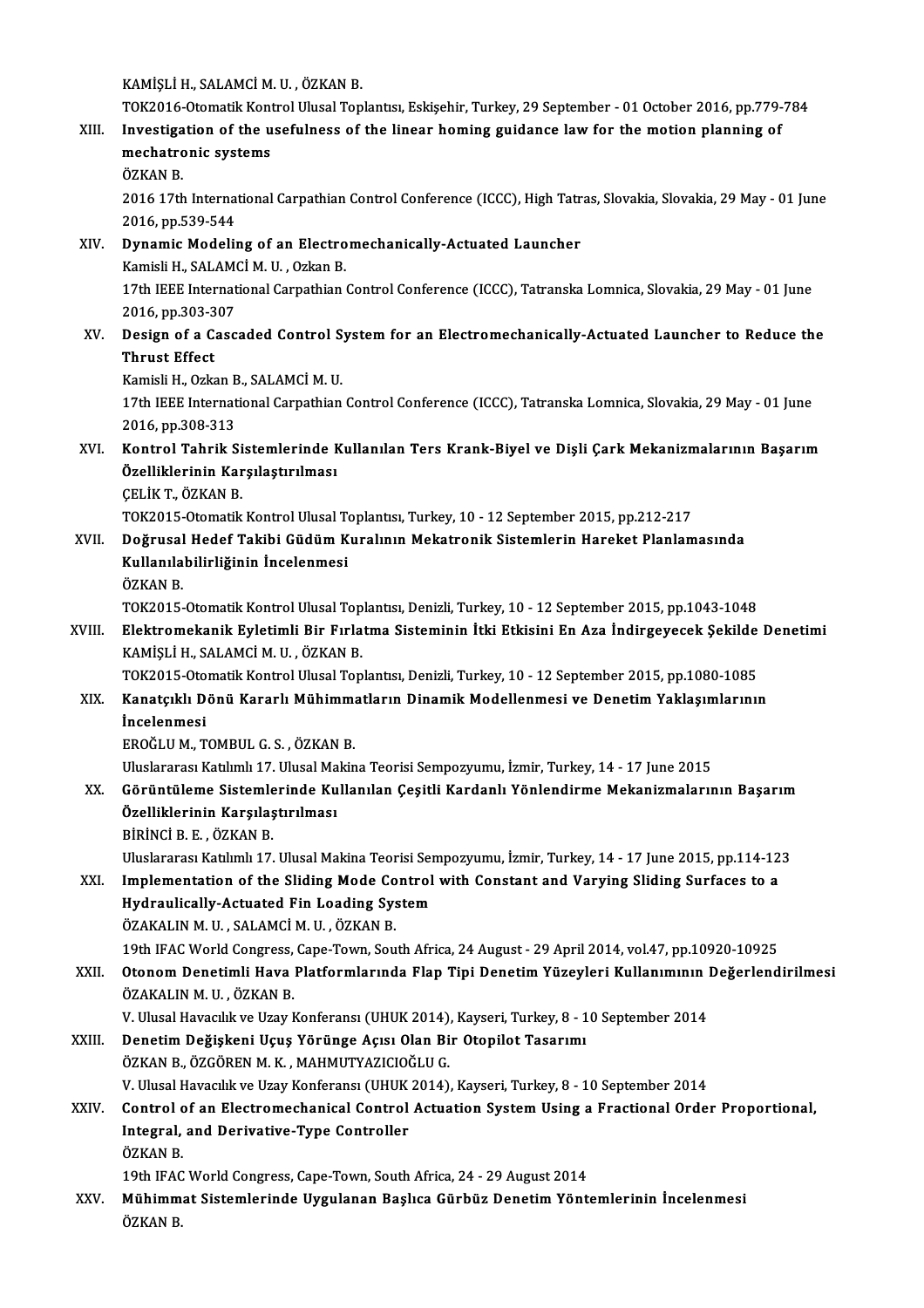|              | 7. Savunma Teknolojileri Kongresi (SAVTEK2014), Ankara, Turkey, 25 - 27 June 2014                                                          |
|--------------|--------------------------------------------------------------------------------------------------------------------------------------------|
| XXVI.        | Genel Maksat Bombalarının Menzil ve Vuruş Hassasiyetini Artırmak Amacıyla Kullanılan Başlıca                                               |
|              | Güdüm Kitlerinin Başarım Özelliklerinin Değerlendirilmesi                                                                                  |
|              | ÖZKAN B.                                                                                                                                   |
|              | 7. Savunma Teknolojileri Kongresi (SAVTEK2014), Ankara, Turkey, 25 - 27 June 2014                                                          |
| XXVII.       | Tek, İki ve Üç Kipli Arayıcıların İncelenmesi                                                                                              |
|              | AKARCA B., ARTAN G. G., KARAKAŞ T., ÖZKAN B.                                                                                               |
|              | 7. Savunma Teknolojileri Kongresi (SAVTEK2014), Ankara, Turkey, 25 - 27 June 2014                                                          |
| XXVIII.      | Kesikli Potansiyometre Ölçüm Doğruluğunun Sıcaklıkla Değişiminin Belirlenmesi                                                              |
|              | ÖLÇER T.U., HAS Y.E., ÖZKAN B.                                                                                                             |
|              | TOK2013-Otomatik Kontrol Ulusal Toplantısı, Malatya, Turkey, 26 - 28 September 2013                                                        |
| XXIX.        | Otonom Bir Paletli Aracın Doğrusal Hedef Takibi Güdüm Kuralı Kullanılarak Güdüm ve Denetimi<br>ÖZKAN B                                     |
|              | TOK2013-Otomatik Kontrol Ulusal Toplantisi, Malatya, Turkey, 26 - 28 September 2013, vol.1, pp.817-822                                     |
| XXX.         | Kayan Kipli Denetim Yönteminin Üç Eksenli Bir Hareket Benzetimcisine Uygulanması                                                           |
|              | TOMBUL G. S., ÖZKAN B.                                                                                                                     |
|              | TOK2013-Otomatik Kontrol Ulusal Toplantisi, Malatya, Turkey, 26 - 28 September 2013, pp.376-381                                            |
| XXXI.        | Kayan Kipli Denetim Yaklaşımına Göre Tasarlanan Hidrolik ve Elektromekanik Eyletimli Kanatçık                                              |
|              | Yükleme Cihazlarının Başarım Özelliklerinin Karşılaştırılması                                                                              |
|              | TOMBUL G. S., ÖZAKALIN M. U., ÖZKAN B.                                                                                                     |
|              | 16. Ulusal Makina Teorisi Sempozyumu, Erzurum, Turkey, 12 - 13 September 2013, pp.150-157                                                  |
| XXXII.       | Elektromekanik Eyletimli Bir Fırlatma Sisteminin Dinamik Modellemesi ve Denetimi                                                           |
|              | ÖZKAN B.                                                                                                                                   |
|              | 16. Ulusal Makina Teorisi Sempozyumu, Atatürk Üniversitesi, Erzurum, Turkey, 12 - 13 September 2013, vol.1,                                |
|              | pp 53-62                                                                                                                                   |
| XXXIII.      | Uçan Sistemlere Haricî Yük Entegrasyonu Kapsamında Gerçekleştirilen Çırpıntı Analiz ve Test                                                |
|              | Çalışmalarının Değerlendirilmesi                                                                                                           |
|              | CEYHAN Ü., SÖKMEN Ö., ÖZKAN B.                                                                                                             |
|              | 16. Ulusal Makina Teorisi Sempozyumu, Erzurum, Turkey, 12 - 13 September 2013, pp.63-71                                                    |
| XXXIV.       | Performance Comparison of Single- and Two-Loop Control Systems on a Rotary Table                                                           |
|              | ÖZKAN B.                                                                                                                                   |
| XXXV.        | 5th European Conference for Aerospace Sciences (EUCASS), Munich, Germany, 1 - 05 July 2013<br><b>Dynamic Modeling of Two-Part Missiles</b> |
|              | ÖZKAN B., ÖZGÖREN M. K., MAHMUTYAZICIOĞLU G.                                                                                               |
|              | 5th European Conference for Aerospace Sciences (EUCASS), Munich, Germany, 1 - 05 July 2013                                                 |
| <b>XXXVI</b> | Kesir Dereceli Denetim Yaklaşımının Kanatçık Eyletim Sistemine Gerçek Zamanlı Olarak Uygulanması                                           |
|              | DELİCE İ. İ., TOMBUL G. S., ÖZKAN B.                                                                                                       |
|              | TOK2012-Otomatik Kontrol Ulusal Toplantısı, Niğde, Turkey, 11 - 13 October 2012                                                            |
| XXXVII.      | Tek ve İki Döngülü Kamera Yönlendirme Sistemlerinin Başarım Özelliklerinin İncelenmesi                                                     |
|              | KANDEMİR K D , ÖZKAN B                                                                                                                     |
|              | TOK2012-Otomatik Kontrol Ulusal Toplantısı, Niğde, Turkey, 11 - 13 October 2012                                                            |
| XXXVIII.     | Otonom Sistemlerin Güdüm Esaslı Hareket Planlaması                                                                                         |
|              | ÖZKAN B                                                                                                                                    |
|              | 6. Savunma Teknolojileri Kongresi (SAVTEK2012), Ankara, Turkey, 20 - 22 June 2012                                                          |
| <b>XXXIX</b> | Mühimmat Sistemlerinde Uygulanan Başlıca Model Tabanlı Olmayan Denetim Yöntemlerinin                                                       |
|              | <i>incelenmesi</i>                                                                                                                         |
|              | ÖZKAN B.                                                                                                                                   |
|              | 6. Savunma Teknolojileri Kongresi (SAVTEK2012), Ankara, Turkey, 20 - 22 June 2012                                                          |
| XL.          | Comparison of the strapdown and gimbaled seekers utilized in aerial applications                                                           |
|              | ÖZKAN B., UÇAR A.                                                                                                                          |
|              | SPIE Defense, Security, and Sensing-IR Sensors and Systems: Infrared Technology and Applications XXXVIII                                   |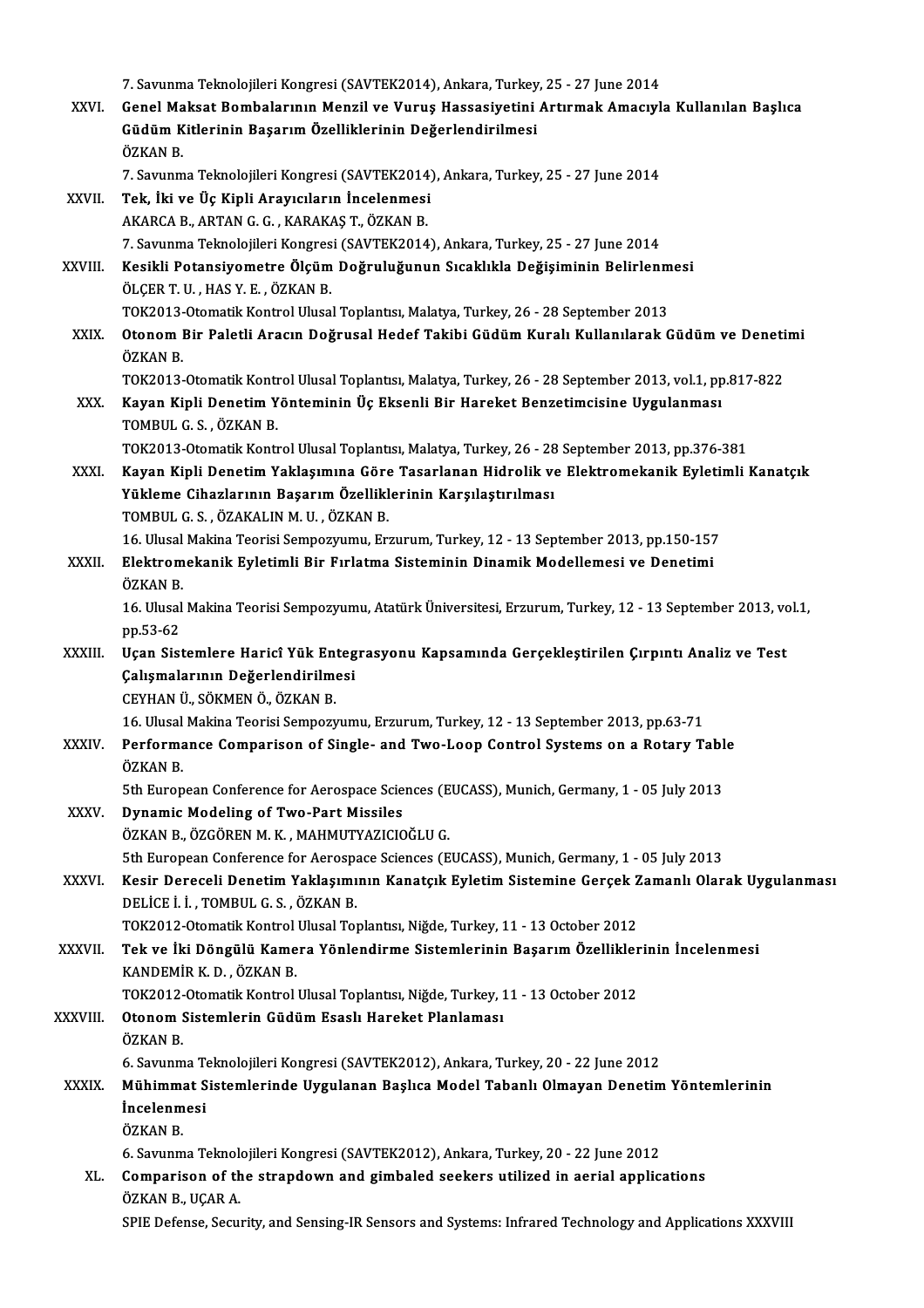Conference, Baltimore, Maryland, United States Of America, 23 - 27 April 2012, vol.8353<br>Fualustion of the offects of some remarkable internal and external fectors on

XLI. Evaluation of the effects of some remarkable internal and external factors on an infrared seeker Conference, Baltimore, Maryland, Un<br>**Evaluation of the effects of some**<br>UÇAR A., ÖZKAN B., KANDEMİR K. D.<br>SPIE Defense, Sesurity and Sensing I Evaluation of the effects of some remarkable internal and external factors on an infrared seeker<br>UÇAR A., ÖZKAN B., KANDEMİR K. D.<br>SPIE Defense, Security, and Sensing-IR Sensors and Systems:Infrared Imaging Systems-Design, UÇAR A., ÖZKAN B., KANDEMİR K. D.<br>SPIE Defense, Security, and Sensing-IR Sensors and Systems:Infrared Imaging Systems-Design, Analysis, Modelii<br>and Testing XXIII Conference, Baltimore, Maryland, USA, United States Of Ameri and Testing XXIII Conference, Baltimore, Maryland, USA, United States Of America, 23 - 27 April 2012, vol.8355<br>XLII. Elektromekanik Bir Kanat Eyletim Sisteminin Kesir Dereceli Oransal, Tümlevsel ve Türevsel and Testing XXIII Conferen<br>Elektromekanik Bir Kan:<br>Denetleyici ile Denetimi<br>Ö7KAN B Elektrom<br>Denetley<br>ÖZKAN B.<br>TOK2011 Denetleyici ile Denetimi<br>ÖZKAN B.<br>TOK2011-Otomatik Kontrol Ulusal Toplantısı, İzmir, Turkey, 14 - 16 September 2011, vol.1, pp.237-242<br>Hall Etkisi Tini Algılawayların Elektromekanik Evletimli Sistemlerin Denetiminde Kullan ÖZKAN B.<br>TOK2011-Otomatik Kontrol Ulusal Toplantısı, İzmir, Turkey, 14 - 16 September 2011, vol.1, pp.237-242<br>XLIII. Hall Etkisi Tipi Algılayıcıların Elektromekanik Eyletimli Sistemlerin Denetiminde Kullanılabilirliğin TOK2011-Oto<br>Hall Etkisi T<br>İncelenmesi<br>ÖZKAN B. PA Hall Etkisi Tipi Algılayıcıların<br>İncelenmesi<br>ÖZKAN B., BAYKARA B., HAS Y. E.<br>TOK2011 Otomatik Kontrol Ulusa İncelenmesi<br>ÖZKAN B., BAYKARA B., HAS Y. E.<br>TOK2011-Otomatik Kontrol Ulusal Toplantısı, İzmir, Turkey, 14 - 16 September 2011, pp.395-400 ÖZKAN B., BAYKARA B., HAS Y. E.<br>TOK2011-Otomatik Kontrol Ulusal Toplantısı, İzmir, Turkey, 14 - 16 September 2011, pp.395-400<br>XLIV. Sabit ve Değişken Kayma Yüzeyli Kayan Kipli Denetim Yönteminin Hidrolik Eyletimli Bir Kana TOK2011-Otomatik Kontrol Ulusal Toplantısı, İzmir, Tu<br>Sabit ve Değişken Kayma Yüzeyli Kayan Kipli De<br>Yükleme Cihazına Deneysel Olarak Uygulanması<br>ÖZAKALIN M.U. SALAMCİ M.U. ÖZKAN P Sabit ve Değişken Kayma Yüzeyli Kayar<br>Yükleme Cihazına Deneysel Olarak Uyg<br>ÖZAKALIN M. U. , SALAMCİ M. U. , ÖZKAN B.<br>TOK2011 Otamatik Kantral Ulusel Taplantıs Yükleme Cihazına Deneysel Olarak Uygulanması<br>ÖZAKALIN M. U. , SALAMCİ M. U. , ÖZKAN B.<br>TOK2011-Otomatik Kontrol Ulusal Toplantısı, İzmir, Turkey, 14 - 16 September 2011, pp.139-144 ÖZAKALIN M. U. , SALAMCİ M. U. , ÖZKAN B.<br>TOK2011-Otomatik Kontrol Ulusal Toplantısı, İzmir, Turkey, 14 - 16 September 2011, pp.139-144<br>XLV. Comparison of the Notable Acceleration- and Angle-Based Guidance Laws for a S TOK2011-Otomat<br>Comparison of<br>Surface Missile<br>ÖZKAN B. ÖZCÖP Comparison of the Notable Acceleration- and A<br>Surface Missile<br>ÖZKAN B., ÖZGÖREN M. K. , MAHMUTYAZICIOĞLU G.<br>19th JEAC World Congress Milen Jtaly 29 August. ( Surface Missile<br>ÖZKAN B., ÖZGÖREN M. K. , MAHMUTYAZICIOĞLU G.<br>18th IFAC World Congress, Milan, Italy, 28 August - 02 September 2011<br>Cuidance and Control of a Planar Bobot Manipulator Used in a l ÖZKAN B., ÖZGÖREN M. K. , MAHMUTYAZICIOĞLU G.<br>18th IFAC World Congress, Milan, Italy, 28 August - 02 September 2011<br>XLVI. Guidance and Control of a Planar Robot Manipulator Used in a Mounting Line<br>ÖZKAN P 18th IFAC<br>Guidance<br>ÖZKAN B.<br>19th IEAC Guidance and Control of a Planar Robot Manipulator Used in a Mounting Line<br>ÖZKAN B.<br>18th IFAC World Congress, Milan, Italy, 28 August - 02 September 2011, pp.8089-8094<br>Design and Control of a Shane Memory, Alley Actuator f ÖZKAN B.<br>18th IFAC World Congress, Milan, Italy, 28 August - 02 September 2011, pp.8089-8094<br>XLVII. Design and Control of a Shape Memory Alloy Actuator for Flap Type Aerodynamic Surfaces<br>DÖNMEZ P. ÖZKAN B 18th IFAC World Congress, Milan, Italy, 28 August - 02 September 2011, pp.8089-8094<br>Design and Control of a Shape Memory Alloy Actuator for Flap Type Aerodynamic :<br>DÖNMEZ B., ÖZKAN B.<br>18th IFAC World Congress, Milan, Italy Design and Control of a Shape Memory Alloy Actuator for Flap Type Aerodynamic S<br>DÖNMEZ B., ÖZKAN B.<br>18th IFAC World Congress, Milan, Italy, 28 August - 02 September 2011, vol.44, pp.8138-8143<br>Sekil Bellekli Alasımlı Tel il DÖNMEZ B., ÖZKAN B.<br>18th IFAC World Congress, Milan, Italy, 28 August - 02 September 2011, vol.44, pp.8138<br>XLVIII. Şekil Bellekli Alaşımlı Tel ile Eyletilen Ters Krank Biyel Mekanizması Tasarımı<br>DÖNMEZ B. KADIQĞLUE S., DÖNMEZ B., KADIOĞLU F. S. , ÖZKAN B.<br>15. Ulusal Makina Teorisi Sempozyumu, Niğde, Turkey, 16 - 18 June 2011, pp.83-88 Şekil Bellekli Alaşımlı Tel ile Eyletilen Ters Krank Biyel Mekanizması Tasaı<br>DÖNMEZ B., KADIOĞLU F. S. , ÖZKAN B.<br>15. Ulusal Makina Teorisi Sempozyumu, Niğde, Turkey, 16 - 18 June 2011, pp.83-88<br>Pönel Makanik Bir Sistem is XLIX. Dönel Mekanik Bir Sistem için Genelleştirilmiş Maxwell-Kayma Sürtünme Modeli Parametrelerinin 15. Ulusal Makina Teorisi Sempozyumu, Niğde, Turkey, 16 - 18 June 2011, pp.8.<br>Dönel Mekanik Bir Sistem için Genelleştirilmiş Maxwell-Kayma Sürtün<br>Deneysel Olarak Belirlenmesi ve Sistemin Sürtünme Altında Denetimi<br>RAYKARA R Dönel Mekanik Bir Sistem için Genelleştirilmiş M<br>Deneysel Olarak Belirlenmesi ve Sistemin Sürtü<br>BAYKARA B., ÖZGÖREN M.K. , YILDIZ E.N. , ÖZKAN B.<br>15 Ulucel Meltine Teorisi Semnegyumu, Nižde Turkey Deneysel Olarak Belirlenmesi ve Sistemin Sürtünme Altında Denetimi<br>BAYKARA B., ÖZGÖREN M. K. , YILDIZ E. N. , ÖZKAN B.<br>15. Ulusal Makina Teorisi Sempozyumu, Niğde, Turkey, 16 - 18 June 2011, vol.139<br>Peletli Arasların Cesit BAYKARA B., ÖZGÖREN M. K. , YILDIZ E. N. , ÖZKAN B.<br>15. Ulusal Makina Teorisi Sempozyumu, Niğde, Turkey, 16 - 18 June 2011, vol.139<br>1. Paletli Araçların Çeşitli İşletim Koşullarındaki Dinamik Davranışlarının İncelenmesi<br>ÖZ 15. Ulusal<br>Paletli Ar<br>ÖZKAN B.<br>15. Ulusal Paletli Araçların Çeşitli İşletim Koşullarındaki Dinamik Davranışlarının İncel<br>ÖZKAN B.<br>15. Ulusal Makina Teorisi Sempozyumu, Niğde, Turkey, 16 - 18 June 2011, pp.411-419<br>Hidrolik Evletimli Bir Vük Hygulama Sisteminin Sist ÖZKAN B.<br>15. Ulusal Makina Teorisi Sempozyumu, Niğde, Turkey, 16 - 18 June 2011, pp.411-419<br>LI. Hidrolik Eyletimli Bir Yük Uygulama Sisteminin Sistem Tanımlama Yöntemi ile Dinamik Modelinin<br>Cıkarılması 15. Ulusal Ma<br>Hidrolik Ey<br>Çıkarılması<br>ÖZAKALIN M Hidrolik Eyletimli Bir Yük Uygulama Sis<br>Çıkarılması<br>ÖZAKALIN M. U. , SALAMCİ M. U. , ÖZKAN B.<br>15 Ulucal Makina Teorisi Semnezzumu Niğ Çıkarılması<br>ÖZAKALIN M. U. , SALAMCİ M. U. , ÖZKAN B.<br>15. Ulusal Makina Teorisi Sempozyumu, Niğde, Turkey, 16 - 18 June 2011, pp.311-318<br>Tek ve İki Bargalı Eüzelerin Hareketli ve Maneyra Yanan Yar Hadeflerine Kaı ÖZAKALIN M. U. , SALAMCİ M. U. , ÖZKAN B.<br>15. Ulusal Makina Teorisi Sempozyumu, Niğde, Turkey, 16 - 18 June 2011, pp.311-318<br>LII. Tek ve İki Parçalı Füzelerin Hareketli ve Manevra Yapan Yer Hedeflerine Karşı Başarım Öz 15. Ulusal Makina 7<br>Tek ve İki Parçal<br>Karşılaştırılması<br>ÖZKAN B. ÖZCÖBE Tek ve İki Parçalı Füzelerin Hareketli ve Mane<br>Karşılaştırılması<br>ÖZKAN B., ÖZGÖREN M. K. , MAHMUTYAZICIOĞLU G.<br>4. Ulucel Sayınme Uygulameları Madallame ve Simül Karşılaştırılması<br>ÖZKAN B., ÖZGÖREN M. K. , MAHMUTYAZICIOĞLU G.<br>4. Ulusal Savunma Uygulamaları Modelleme ve Simülasyon Konferansı (USMOS 2011), Ankara, Turkey, 14 - 15 June<br>2011 ÖZKAN B., ÖZGÖREN M. K., MAHMUTYAZICIOĞLU G. 4. Ulusal Savunma Uygulamaları Modelleme ve Simülasyon Konferansı (USMOS 2011), Ankara, Tu<br>2011<br>LIII. Design of an antagonistic shape memory alloy actuator for flap type control surfaces 2011<br>Design of an antago<br>DÖNMEZ B., ÖZKAN B.<br>SPIE Smart Structures Design of an antagonistic shape memory alloy actuator for flap type control<br>DÖNMEZ B., ÖZKAN B.<br>SPIE Smart Structures/NDE Conference, San Diego, California, USA, 6 - 10 March 2011<br>Hidrolik Evletimli Konet Vüklome Ciberunun DÖNMEZ B., ÖZKAN B.<br>SPIE Smart Structures/NDE Conference, San Diego, California, USA, 6 - 10 March 2011<br>LIV. Hidrolik Eyletimli Kanat Yükleme Cihazının Kayan Kipli Denetleyici ile Tork Denetimi SPIE Smart Structures/NDE Conference, Saı<br>Hidrolik <mark>Eyletimli Kanat Yükleme Ciha</mark>z<br>ÖZAKALIN M. U. , SALAMCİ M. U. , ÖZKAN B.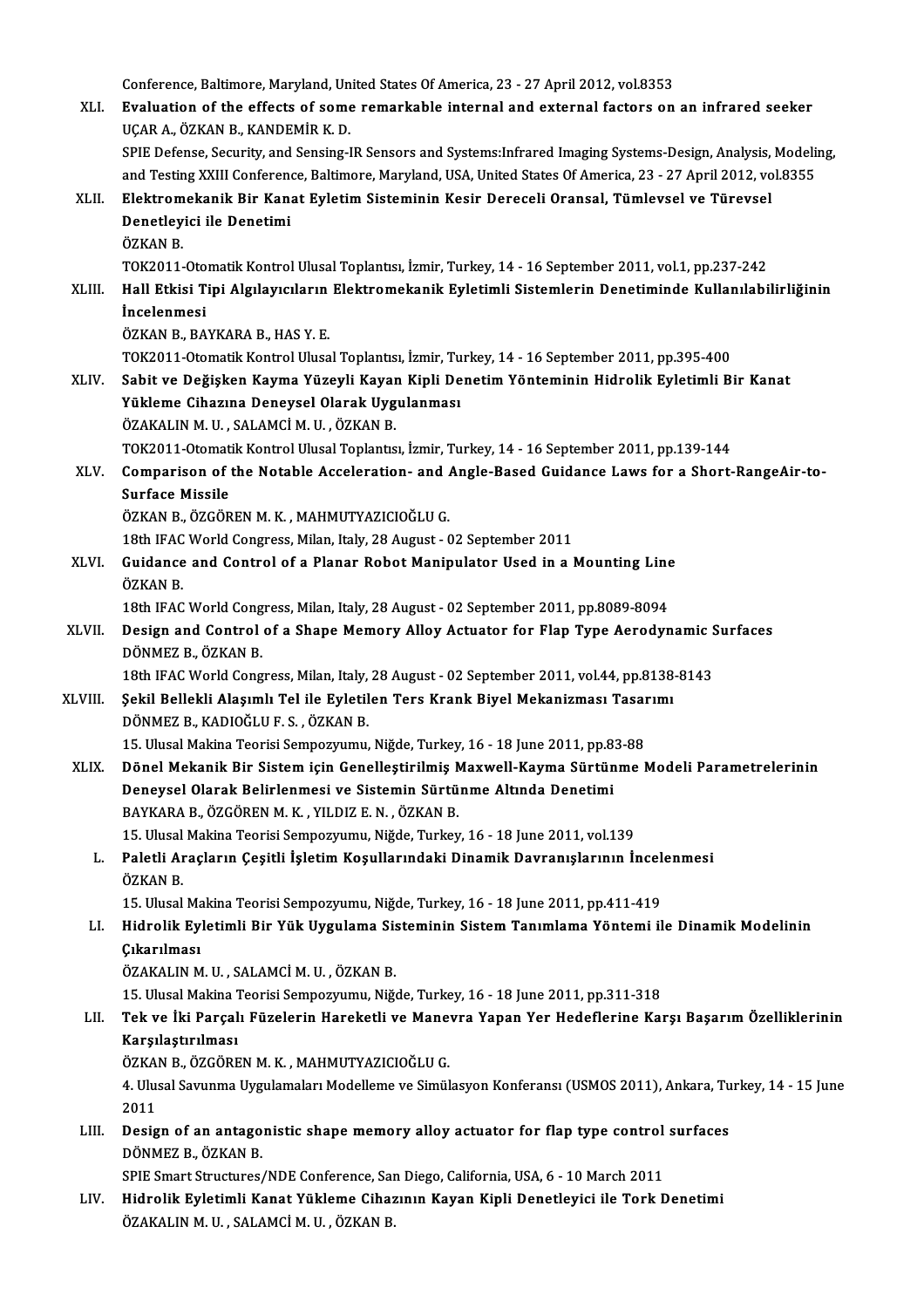| LV.          | TOK2010-Otomatik Kontrol Ulusal Toplantisi, Kocaeli, Turkey, 21 - 23 September 2010, vol.1, pp.193-198<br>Değişken Kayma Yüzeyli Kayan Kipli Denetim Yönteminin Elektromekanik Bir Kanat Tahrik Sistemine |
|--------------|-----------------------------------------------------------------------------------------------------------------------------------------------------------------------------------------------------------|
|              | Uygulanması<br>ÖZKAN B.                                                                                                                                                                                   |
| LVI.         | TOK2010-Otomatik Kontrol Ulusal Toplantisi, Kocaeli, Turkey, 21 - 23 September 2010, vol.2, pp.156-161<br>Dört Döner Kanatlı Bir Sistemin Doğrusal Hedef Takibi Güdüm Kuralı Kullanılarak Güdüm ve        |
|              | Denetimi<br>ÖZKAN B.                                                                                                                                                                                      |
|              | TOK2010-Otomatik Kontrol Ulusal Toplantisi, Kocaeli, Turkey, 21 - 23 September 2010, vol.1, pp.448-453                                                                                                    |
| LVII.        | Flap Tipindeki Denetim Yüzeyleri için Antagonistik Tip Şekil Bellekli Alaşımlı Bir Eyletici Tasarımı<br>DÖNMEZ B., ÖZKAN B.                                                                               |
|              | III. Ulusal Havacılık ve Uzay Konferansı (UHUK 2010), Eskişehir, Turkey, 16 - 18 September 2010                                                                                                           |
| LVIII.       | Dört Döner Kanatlı Sistemlerin Savunma ve Güvenlik Alanındaki Uygulamaları<br>AYDEMİR M, ÖZKAN B                                                                                                          |
|              | 5. Savunma Teknolojileri Kongresi (SAVTEK2010), Ankara, Turkey, 23 - 25 June 2010                                                                                                                         |
| LIX.         | Comparison of midwave and longwave infrared detectors used in aerial applications<br>UÇAR A., ÖZKAN B.                                                                                                    |
|              | SPIE Defense, Security, and Sensing-Infrared Technology and Applications XXXVI Conference, Orlando, Florida,<br>United States Of America, 5 - 09 April 2010, vol.7660                                     |
| LX.          | Elektromekanik Bir Yük Uygulama Sisteminin Tümlevli Geri Adımlama Yöntemi Kullanılarak Denetimi<br>ÖZKAN B.                                                                                               |
|              | TOK2009-Otomatik Kontrol Ulusal Toplantisi, İstanbul, Turkey, 13 - 16 October 2009, vol.1, pp.71-76                                                                                                       |
| LXI.         | Gerçek Zamanlı Denetim Sistemlerinde Örnekleme Sıklığının Belirlenmesi<br>ÖZKAN B.                                                                                                                        |
|              | TOK2009-Otomatik Kontrol Ulusal Toplantisi, İstanbul, Turkey, 13 - 16 October 2009, vol.1, pp.77-82                                                                                                       |
| LXII.        | Bütünleme Hattında Kullanılan İki Uzuvlu Düzlemsel Bir Robot Kolun Güdüm ve Denetimi<br>ÖZKAN B                                                                                                           |
|              | TOK2009-Otomatik Kontrol Ulusal Toplantisi, İstanbul, Turkey, 13 - 16 October 2009                                                                                                                        |
| LXIII.       | Dynamic Modeling and Control of a Hydraulic Fin Loading System Using Backstepping Method<br>ÖZKAN B.                                                                                                      |
|              | 5th Ankara International Aerospace Conference, Ankara, Turkey, 17 - 19 August 2009                                                                                                                        |
| LXIV.        | An Overview of Missile Control Systems                                                                                                                                                                    |
|              | ÖZKAN B., ÖZGÖREN M. K., MAHMUTYAZICIOĞLU G.                                                                                                                                                              |
| LXV.         | 5th Ankara International Aerospace Conference, Ankara, Turkey, 17 - 19 August 2009<br>Dinamik Sistemlerin İncelenmesinde Kullanılan Başlıca Sürtünme Modelleri                                            |
|              | BAYKARA B., ÖZGÖREN M. K., ÖZKAN B.                                                                                                                                                                       |
|              | 14. Ulusal Makina Teorisi Sempozyumu, Güzelyurt, Cyprus (Kktc), 2 - 04 July 2009, pp.399-407                                                                                                              |
| LXVI.        | Hedef Takibi Yapan Mühimmatların Arayıcı Başlıklarında Kullanılan Kardanlı Yapıların Mekanik<br>Titreşimler Açısından İncelenmesi                                                                         |
|              | ÖZKAN B., YILDIZ E. N., AKMEŞE A.                                                                                                                                                                         |
| <b>LXVII</b> | 14. Ulusal Makina Teorisi Sempozyumu, Güzelyurt, Cyprus (Kktc), 2 - 04 July 2009, pp.191-200<br>Denizaltıdan Kapsül İçerisinde Fırlatılan Bir Mühimmatın Dinamik Modellemesi                              |
|              | ÖZKAN B.                                                                                                                                                                                                  |
|              | 14. Ulusal Makina Teorisi Sempozyumu, Güzelyurt, Cyprus (Kktc), 2 - 04 July 2009, pp.387-398                                                                                                              |
| LXVIII.      | General characteristics of motion simulators used in the performance tests of infrared camera<br>systems                                                                                                  |
|              | ÖZKAN B., AKMEŞE A.                                                                                                                                                                                       |
|              | SPIE Defense, Security, and Sensing-Technologies for Synthetic Environments: Hardware-in-the-Loop XIV<br>Conference, Orlando, Florida, USA, United States Of America, 13 - 17 April 2009, vol.7301        |
| LXIX.        | Evaluation of the different configurations of infrared-type gimbaled cameras in the sense of blur                                                                                                         |
|              | ÖZKAN B., AKMEŞE A., UÇAR A.                                                                                                                                                                              |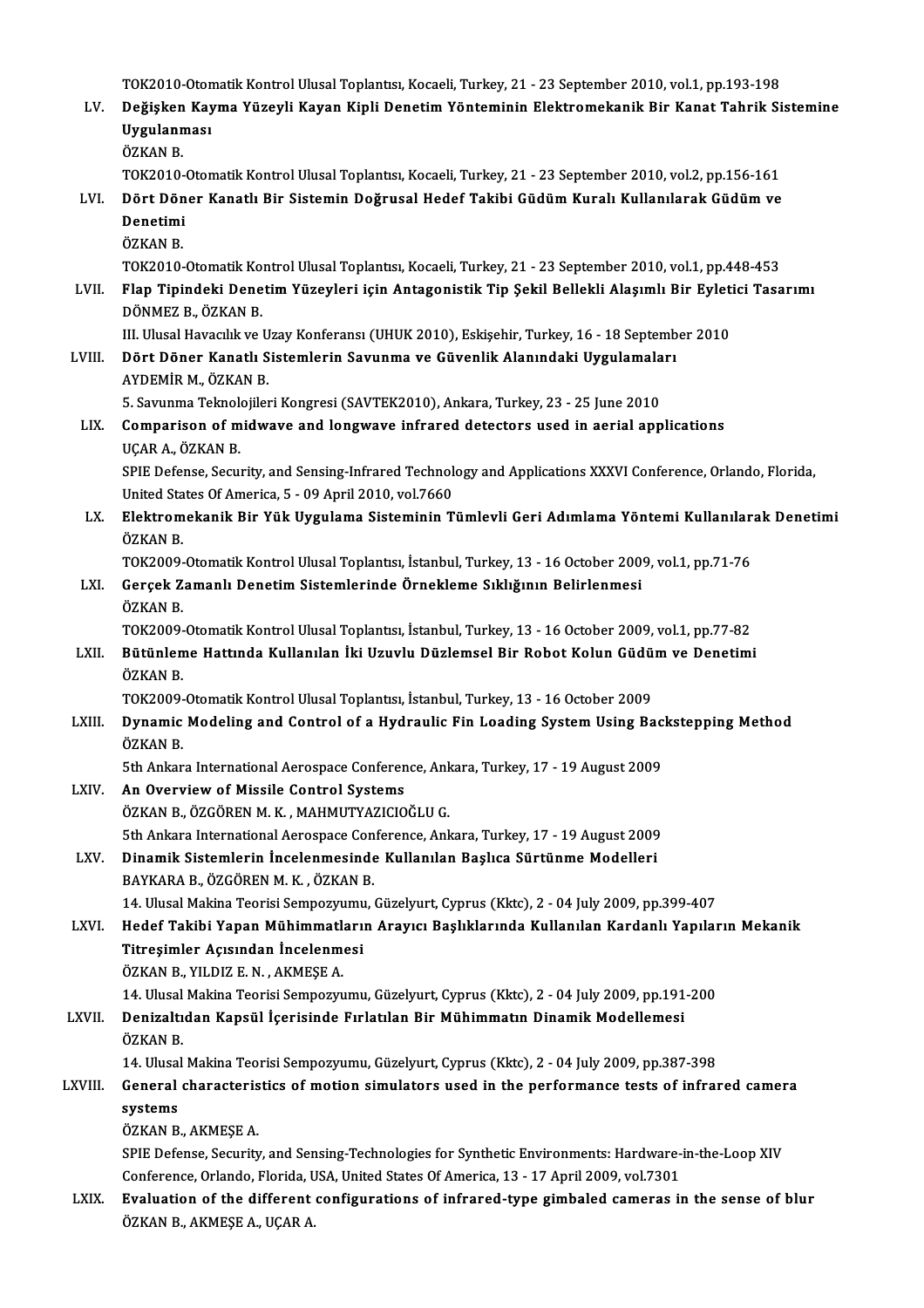|                | SPIE Defense, Security, and Sensing-Infrared Imaging Systems: Design, Analysis, Modeling, and Testing XX<br>Conference, Orlando, Florida, USA, United States Of America, 13 - 17 April 2009 |
|----------------|---------------------------------------------------------------------------------------------------------------------------------------------------------------------------------------------|
| LXX.           | Birlikte Çalışan İki Robot Kollu Sistemlerin Denetimi                                                                                                                                       |
|                | ÖZKAN B., ÖZGÖREN M. K.                                                                                                                                                                     |
| <b>LXXI</b>    | TOK2008-Otomatik Kontrol Ulusal Toplantısı, İstanbul, Turkey, 13 - 15 November 2008<br>Test Cihazı Olarak Kullanılacak İki Serbestlik Dereceli Paralel Bir Manipülatörün Denetimi           |
|                | ÖZKAN B.                                                                                                                                                                                    |
|                | TOK2008-Otomatik Kontrol Ulusal Toplantısı, İstanbul, Turkey, 13 - 15 November 2008                                                                                                         |
| LXXII.         | Şekil Bellekli Alaşımlı Tellerle Hassas Konum Kontrolü                                                                                                                                      |
|                | DÖNMEZ B., ÖZKAN B., KADIOĞLU F. S.                                                                                                                                                         |
| <b>LXXIII</b>  | TOK2008-Otomatik Kontrol Ulusal Toplantisi, İstanbul, Turkey, 13 - 15 November 2008<br>Havadan Karaya Kısa Menzilli Bir Füzeye Uygulanabilecek İvme ve Açı Esaslı Güdüm Kurallarının        |
|                | Karşılaştırılması                                                                                                                                                                           |
|                | ÖZKAN B., ÖZGÖREN M. K., MAHMUTYAZICIOĞLU G.                                                                                                                                                |
|                | TOK2008-Otomatik Kontrol Ulusal Toplantisi, İstanbul, Turkey, 13 - 15 November 2008                                                                                                         |
| <b>LXXIV</b>   | Implementation of Linear Homing Guidance Law on a Two-Part Homing Missile                                                                                                                   |
|                | ÖZKAN B., ÖZGÖREN M. K., MAHMUTYAZICIOĞLU G.                                                                                                                                                |
| <b>LXXV</b>    | 17th IFAC World Congress, Seul, South Korea, 6 - 11 July 2008, vol.41, pp.13999-14004<br>Precise Position Control of a Gimbaled Camera System                                               |
|                | ÖZKAN B., YILDIZ E. N., DÖNMEZ B.                                                                                                                                                           |
|                | AIAA Guidance, Navigation, and Control Conference and Exhibit, Honolulu, United States Of America, 18 - 21 August                                                                           |
|                | 2008                                                                                                                                                                                        |
| <b>LXXVI</b>   | Guidance and Control of Two-Part Homing Missiles Using the Proportional Navigation Guidance Law                                                                                             |
|                | ÖZKAN B., ÖZGÖREN M. K., MAHMUTYAZICIOĞLU G.<br>AIAA Guidance, Navigation and Control Conference and Exhibit, Honolulu, Hawaii, United States Of America, 18 - 21                           |
|                | August 2008                                                                                                                                                                                 |
| <b>LXXVII</b>  | Tek ve İki Parçalı Füzelerin Manevra Yapan Yer Hedeflerine Karşı Başarımlarının İncelenmesi                                                                                                 |
|                | ÖZKAN B., ÖZGÖREN M. K., MAHMUTYAZICIOĞLU G.                                                                                                                                                |
|                | 4. Savunma Teknolojileri Kongresi (SAVTEK2008), Ankara, Turkey, 26 June - 27 August 2008                                                                                                    |
| <b>LXXVIII</b> | Hedef Takibi Yapan Füzelere Uygulanabilecek Belli Başlı Güdüm Yöntemleri                                                                                                                    |
|                | ÖZKAN B., ÖZGÖREN M. K., MAHMUTYAZICIOĞLU G.<br>4. Savunma Teknolojileri Kongresi (SAVTEK2008), Ankara, Turkey, 26 - 27 June 2008                                                           |
| <b>LXXIX</b>   | Comparison of the Performances of the Single- and Two-Part Guided Missiles                                                                                                                  |
|                | ÖZKAN B., ÖZGÖREN M. K., MAHMUTYAZICIOĞLU G.                                                                                                                                                |
|                | 4th Ankara International Aerospace Conference, Ankara, Turkey, 10 - 12 September 2007                                                                                                       |
| <b>LXXX</b>    | Doğrusal Hedef Takibi, Parabolik Hedef Takibi ve Oransal Seyrüsefer Güdüm Yöntemlerinin İki                                                                                                 |
|                | Parçalı Bir Füzeye Uygulanması                                                                                                                                                              |
|                | ÖZKAN B., ÖZGÖREN M. K., MAHMUTYAZICIOĞLU G.<br>TOK2007-Otomatik Kontrol Ulusal Toplantısı, İstanbul, Turkey, 5 - 07 September 2007, pp.188-193                                             |
| <b>LXXXI</b>   | Tek ve İki Parçalı Füzelerin Hareketli Yer Hedefleri Üzerindeki Başarımlarının İncelenmesi                                                                                                  |
|                | ÖZKAN B., ÖZGÖREN M. K., MAHMUTYAZICIOĞLU G.                                                                                                                                                |
|                | TOK2007-Otomatik Kontrol Ulusal Toplantısı, İstanbul, Turkey, 5 - 07 September 2007, pp.206-211                                                                                             |
| <b>LXXXII</b>  | Comparison of the Linear Homing, Parabolic Homing, and Proportional Navigation Guidance                                                                                                     |
|                | Methods on a Two-Part Homing Missile against a Surface Target                                                                                                                               |
|                | ÖZKAN B., ÖZGÖREN M. K., MAHMUTYAZICIOĞLU G.<br>2nd European Conference for Aerospace Sciences (EUCASS), Brüksel, Belgium, 1 - 06 July 2007                                                 |
| LXXXIII.       | Hedef İzleyen Füzeler için Doğrusal Hedef Takibi ve Oransal Seyrüsefer Güdüm Kurallarının                                                                                                   |
|                | Karşılaştırılması                                                                                                                                                                           |
|                | ÖZKAN B., ÖZGÖREN M. K., MAHMUTYAZICIOĞLU G.                                                                                                                                                |
|                | 13. Ulusal Makina Teorisi Sempozyumu, Sivas, Turkey, 7 - 09 June 2007, pp.489-499                                                                                                           |
| <b>LXXXIV</b>  | Lazer Güdümlü Bir Füzeye Uygulanabilecek Belli Başlı Güdüm Yöntemlerinin Karşılaştırılması                                                                                                  |